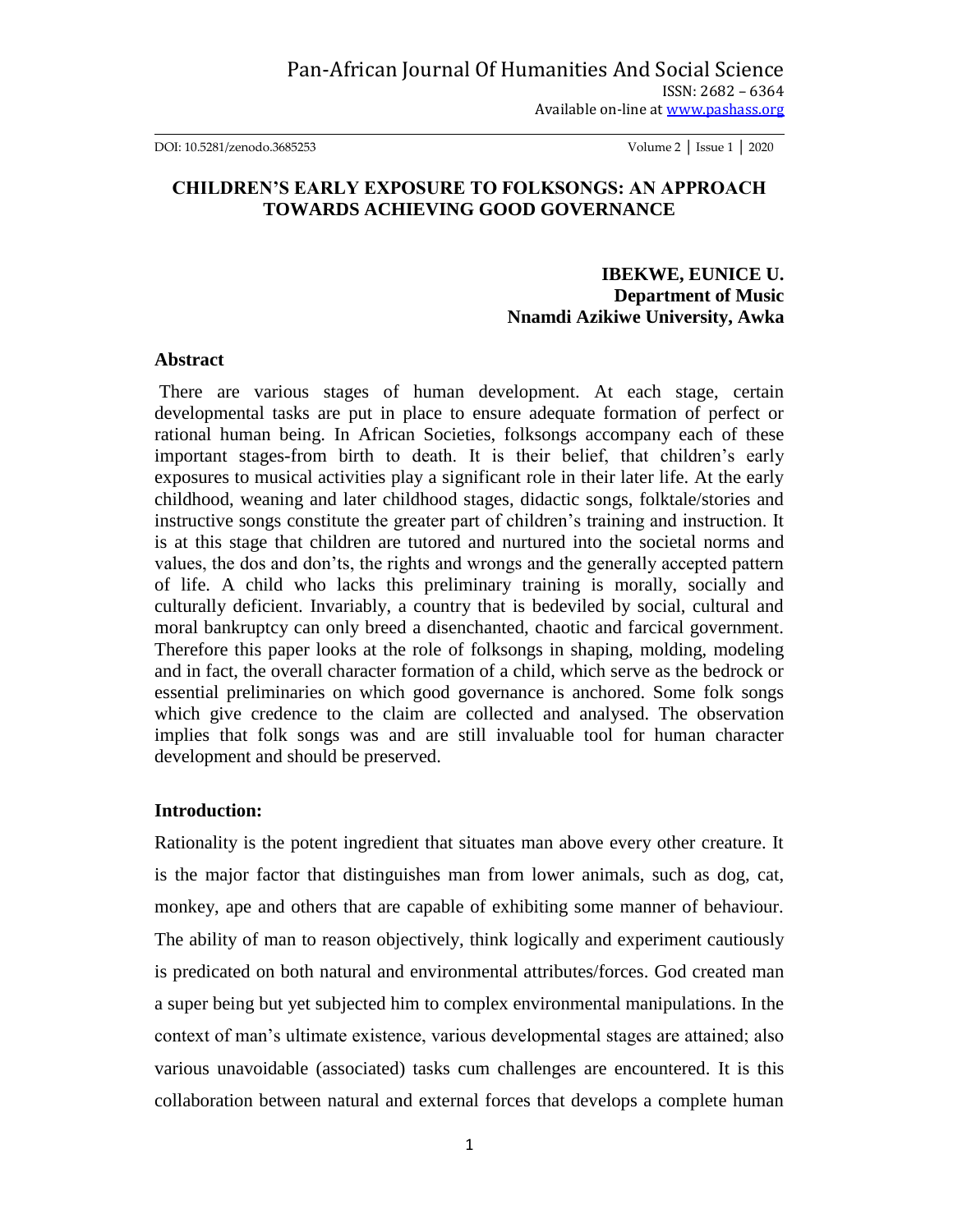being. This goes to confirm that a "child (man) is a product of nature and nurture" (Okafor, 45). At the early stage of human development, children (who later become adult men and women) are exposed to various cultural practices such as music – folksongs, folktales, folk sayings, myths and legends, proverbs, sculpture, painting and decoration and other artistic expressions as fundamentals for future undertakings. The African society especially Nigeria, houses socio-cultural activities for child development and training. The belief is that these activities would inculcate into children the right attitude to life at later age. Folksongs are essential aspect of African traditional repertoire. Folksongs and folktales play didactic, corrective, advisory and satirical roles. They also function as social advocate, cultural integrator and most significantly as unbiased moral censor. All these qualities inherent in these arts are what transform people and make them capable of sound reasoning. Any society that is bereft of social, cultural and moral potentials can by no means enjoy good governance. A viable environment begets viable individuals and that is what folksongs stand to achieve /uphold. Many governments of today fail because the people that constitute them have faulty beginning or foundation. The leaders lack the primary cultural orientation that would equip them in discharging their leadership duties effectively.

## **What is Folksong?**

Folk ordinarily refers to tradition or something particular/ common to people of a particular area. The folk family includes folksong, folk music, folk dance, folklores, folk stories, folk art, etc all these can as well be prefixed as traditional- song, music, -dances,- lores, -stories and -art of a particular area. Therefore, folksong means traditional song of a particular area. "Traditional", according to *Longman Dictionary of Contemporary English* means, "following ideas and methods that have existed for a long time, rather than doing anything new or different". ( 1763). In reality, folktales may seem fictitious, fabulous and mythical, yet they posses the potency, the charm and transforming power that affect the life of the listeners. In that direction, Ibekwe maintains that, "although in African tradition, animals such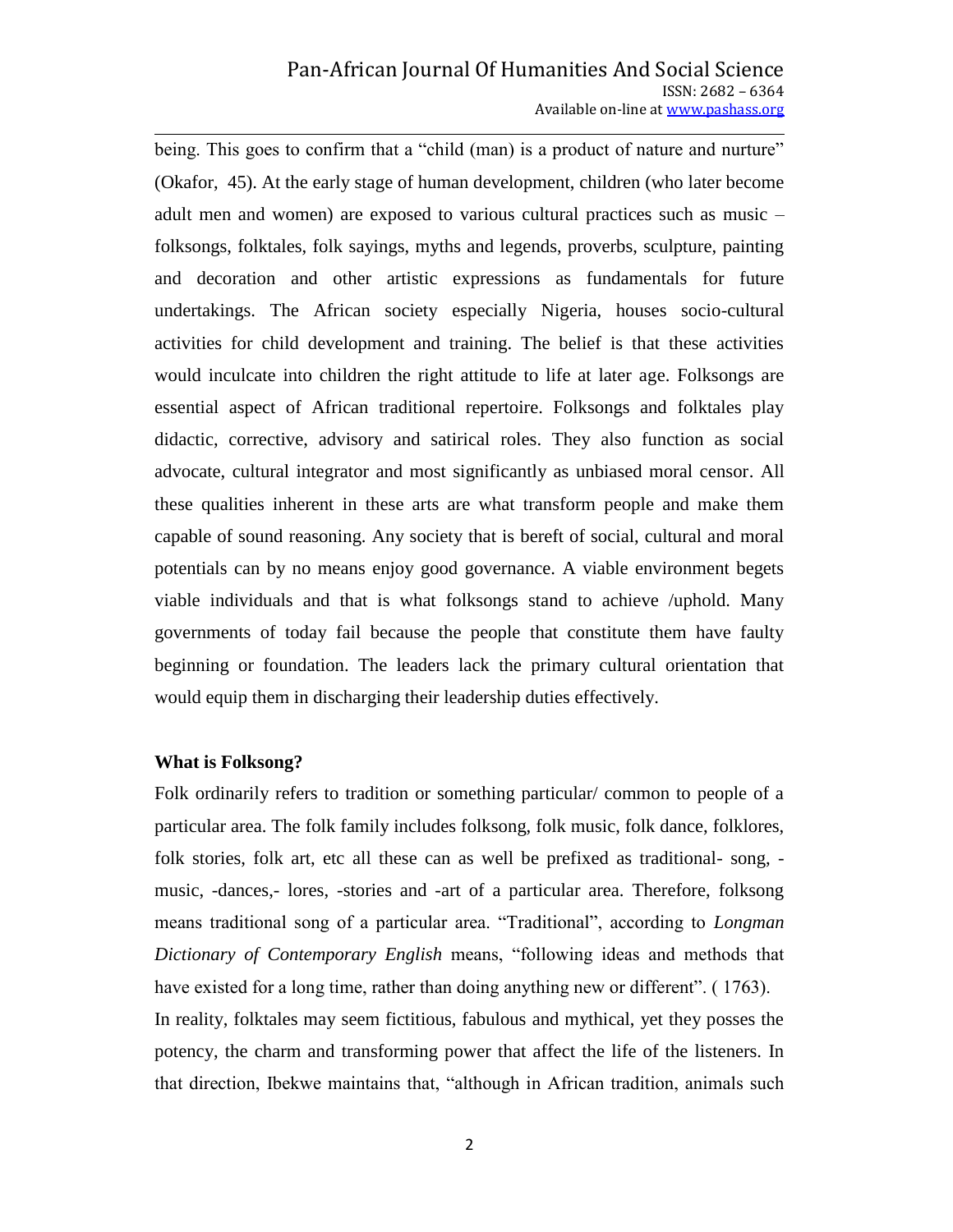as tortoise, ant, grasshopper, lion and many others are usually personified as human beings during story telling and folktale sessions the images they create do not in any way reduce or affect the message they are meant to give, rather they intensify the streaks of reality the story intends to unfold". (394).

In African idiom, characters are not used in isolation or for the mere love of using them; they are symbolically represented in allusion to real life events. Nevertheless, Emenanjo in Ogbalu warns that "the characters in folktales should not be judged in terms of realism as people understand them to be in creative work because these characters rarely grow to become "rounded". ( 61) while illustrating on some of the characters usually found in folktales, Ogbalu gives these examples,

> … tortoise is a symbol of injustice, greed and wickedness in most cases, tortoise is used to illustrate the Igbo man"s belief in retributive justice… lion has the image of force, the spider symbolizes avarice, bees and ants portray hard work and industry, child is a symbol of innocence and credulity, rhino for monstrosity, elephant for unruffled strength, hugeness and the ultimate in any series, hawk is the indicative of agility and ruthlessness, eagle represents the beauty and excellence while ram is the stock figure for strength and extreme endurance and so on. (p.61).

The beauty of folktales and folksongs is that they appeal to both young and old, their fictitious, fabulous and mythical tendencies not with standing. The young, are captivated by the wits of the stories which are later translated to real life situation. And for the adults, the massages, aspersions, allusions and satires embedded in the stories have direct impact and are immediately understood as the tale unfolds. Commenting on the impact of storytelling (folktales/folksongs) on traditional Igbo child, Ogbalu quoted Ogu thus,

 $\triangleright$  It gives the child the opportunity of using imagination to decipher the truth and develop his intellectual ability. Their wits are tested by allowing them give quick answers to questions posed to them.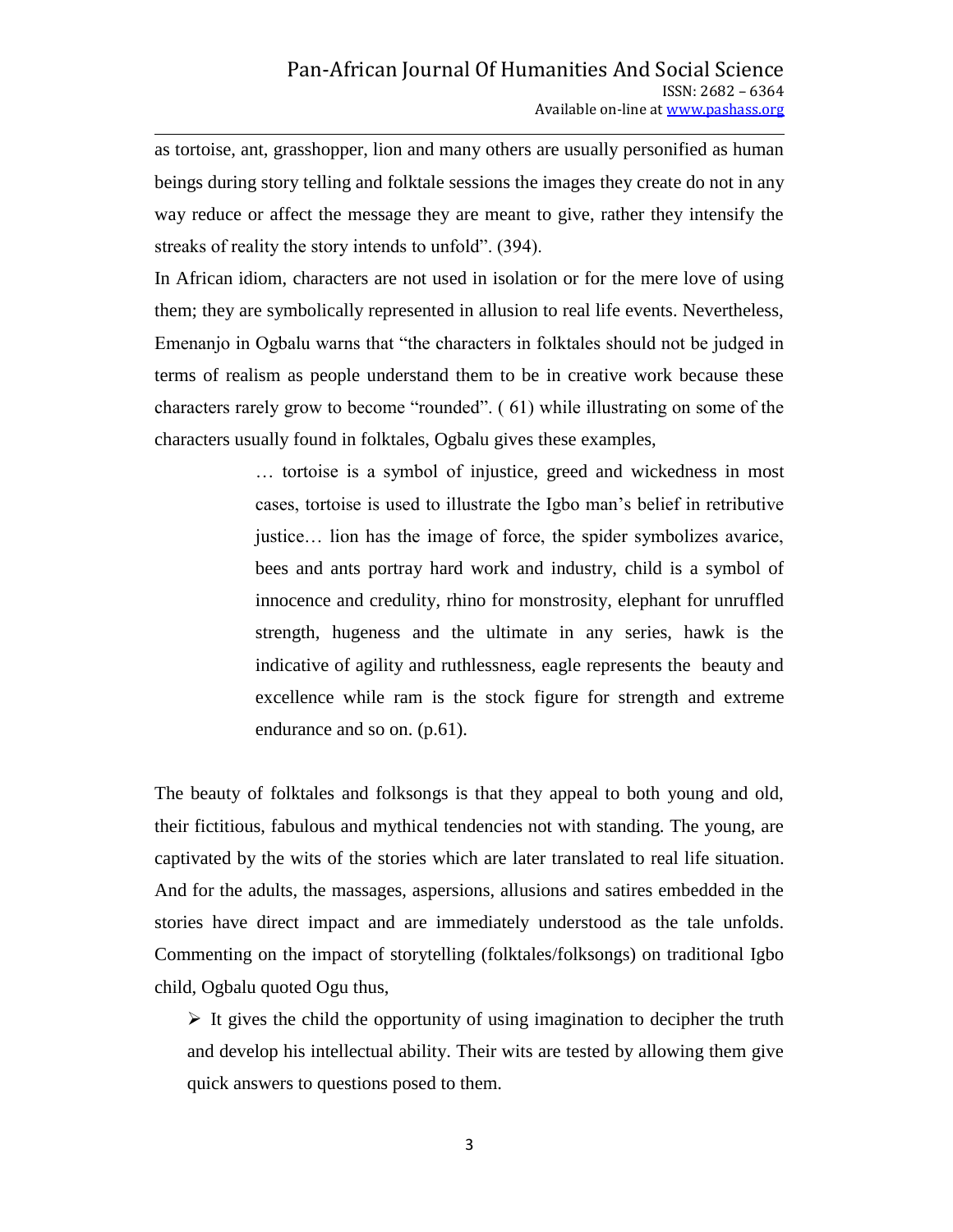$\triangleright$  It helps the child develop creative thinking as a natural process through which a person becomes aware of a problem, difficulty or gap in information for which he has no previous knowledge.

 $\triangleright$  Obedience and respect are other contributions of folktale to children's development. Most stories and songs condemn bad behaviour. In African folktale, good always triumphs over evil, truth over falsehood, honesty over dishonesty.

 $\triangleright$  National consciousness and patriotism are inculcated into the child with the aid of folktale. Children learn bravery, selflessness etc from legendary stories and songs that tell how heroes suffered greatly or even died for their people. Children were attracted to such characters and usually they aspire to be like them. Legendary stories give the child an undiluted insight into the history of his society. This type of story embodies the values, fears and assurances of the people who invented them.

 $\triangleright$  Every story has a lesson to teach just as the stories about heroes and heroine encourage children to be brave in the defense of their society. (60).

From the discussions so far, it could be seen that the marriage between folksongs and folktales is that of common purpose and convenience. Their impact in society is felt not only by children but by adults as well. It is through the adults that the children get involved and it continues to evolve from generation to generation. In general terms, the character of human beings is influence to a large extent by characters in folktales and songs. If a character in the tale depicts or portrays positive life pattern children are advised to emulate it, on the other hand, if the tale/song portrays ugly/negative behaviour, it is openly condemned and no body would like to be associated with such life pattern. It could be summarized that folk songs and folktales are thus, the embodiment of people's culture-their beliefs, values, norms and their totality of life. Here are some examples of folktales and songs that are in common use among the Igbo, with their moral implications.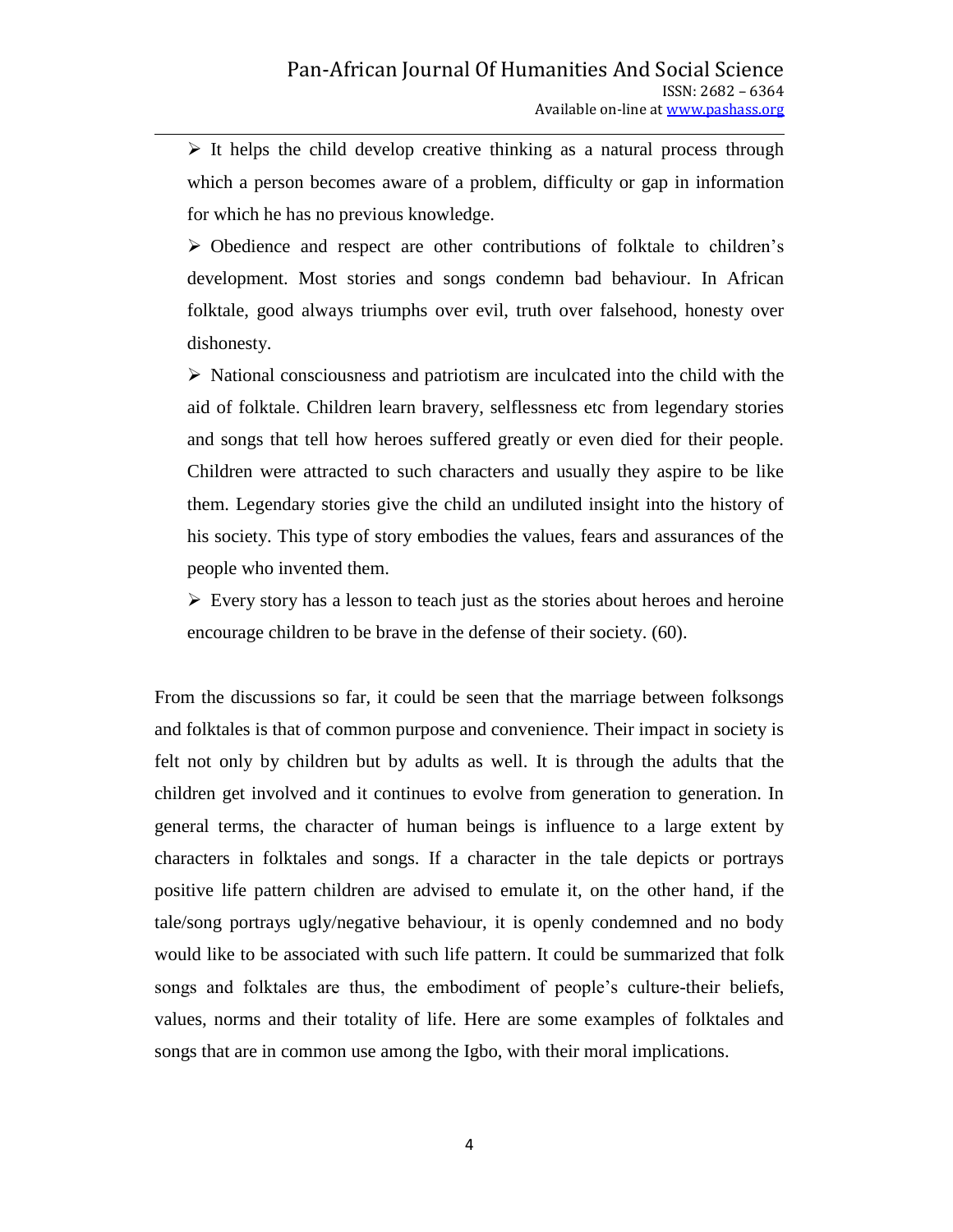### **Title**: **The Tortoise and the Animals**

The Theme: Greed and its Ugly Consequences

Once upon a time, there was a great famine in the land of animal; the hunger was too severe that many of the animals were dying. One day they heard that there was plenty of food in a certain distant place above the earth. The place was too far that it was only animals with wings that could go there. The tortoise had desperate intention to go but had no wings. So "he" summoned all the animals with wings for a meeting. In that meeting, "he" suggested that it would be nice for them to go out and get some food in that distant land lest they might all die of hunger. They all agreed. "He" went on to suggest that he would be the spokesman since he had the wits and wisdom of handling the situation when they reached the place; they all agreed.

"He" continued, as a land animal, you all know that I do not have wings, so the animals (those with wings) agreed to lend him wings. "He" added, as we are going to a strange land it would be wise that we go there with a common, (disguised) identity so that they would see us as a family, they also agreed to the idea.

"He" said again, as the spokesman the people would look at me as the head of the family, for that each one of you should have 'his' surname changed to tortoise (*mbe*) while my own name and my wife's name changed to "Take this, Take this ,Tortoise" (*Nennia, Neenia Mbe*) and "All of you, All of you, Tortoise" *(Unu nine, Unu nine, Mbe*) respectively. The animals also agreed to this plan. So on the appointed day for the journey, the animals complied with the earlier agreement and lent *mbe* wings and they took off for the journey. When the tortoise *(mbe)* and "his" team arrived the strange land, they were warmly welcome. The tortoise explained their mission to their hosts and they have pity on them and lavished on them as much hospitality as possible.

When they were about to be entertained, the tortoise told their hosts that they should follow a tradition or procedure of handing over things to the head of the family who would later present same to 'his' family members. Without dispute, the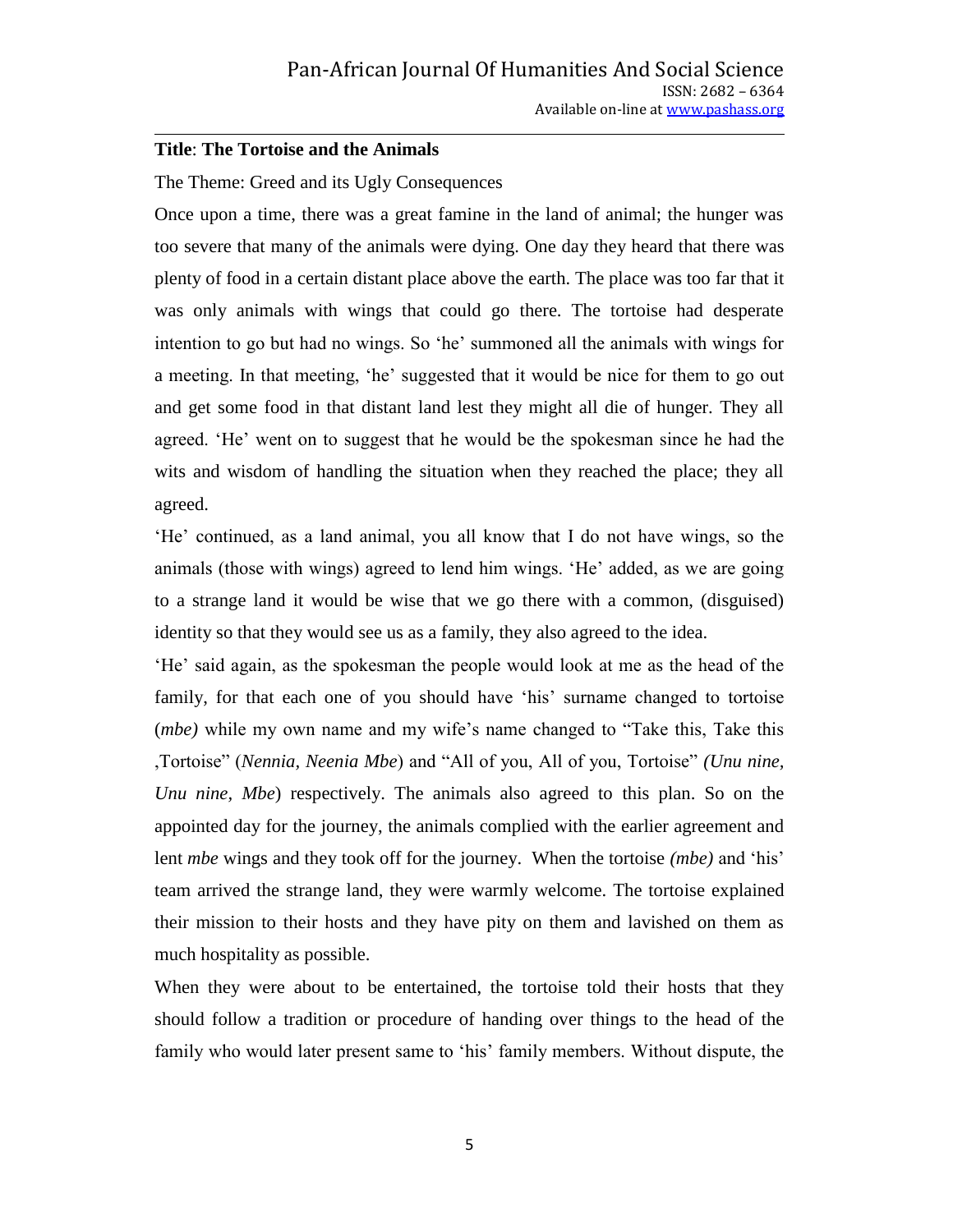people just obeyed the tortoise"s instruction. It was during the handing over of food that the following songs were rendered.

# **Nenia Mbe**

Annonymous



Translation

| Take this, take this, tortoise                    | odemaligwe |
|---------------------------------------------------|------------|
| Take this, take this, tortoise                    | odemaligwe |
| All of you, all of you, tortoise                  | odemaligwe |
| Apia (name of bird) that cuts palm tree, tortoise | odemaligwe |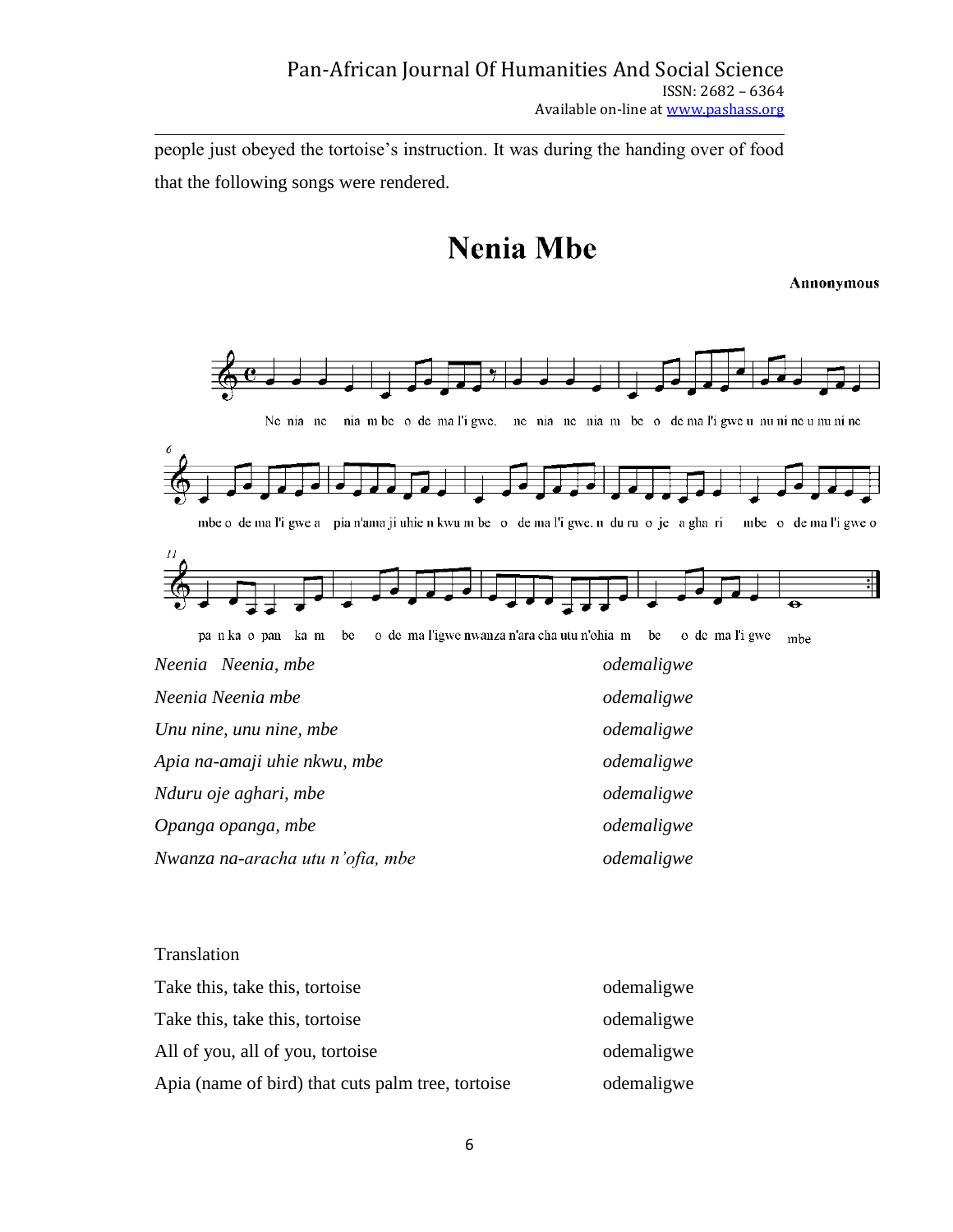### Pan-African Journal Of Humanities And Social Science ISSN: 2682 – 6364 Available on-line at www.pashass.org

*Nduru* (dove - that goes forward And backward, tortoise odemaligwe Opanga (name of a bird) opanga, tortoise odemaligwe Nwanza (name of bird) that licks fruits

### In the forest, tortoise odemaligwe

So after the gifts were fully received by the purported head of the family *(mbe*) the hosts allowed them to share it according to their tradition. The tortoise (*mbe)* was very happy that his tricks were working out well as planned, "he" then said to the rest of the animals, "my ears are not bigger than yours, you have all heard from our host. For that, the food practically belongs to me and my wife. It is only when I have had my feel, and have taken the choice parts for my wife who is at home that the rest of you will then have your own share". Immediately, he dabbled into the food, devouring it with impunity, that he did not even care how the rest of the animals felt. "He" was so much absorbed in the eating that he did not notice when the animals withdrew from the scene in anger and held secret meeting. In their meeting, they decided that each one of them should collect "his" wings back from *mbe*, so when he *(mbe)* finished eating and selecting some quantity for 'his' wife, he noticed for the first time that the animals had conspired against "him" and had also lost their solidity and patience. Without allowing "him" to utter a word, each of the animals demanded to have "his" wings back. When they had finished collecting their wings, they left *mbe* alone in that strange land and flew back home in agony. When the greedy *mbe* saw that 'he' was all alone and without wings, 'he' became remorseful for being too greedy, but "his" regrets did not matter again to the animals. He found "himself" in a fix because "he" could not walk it. Fortunately for 'him' he saw a bat, an animal that belonged to neither land nor height, and asks "him" to carry "him" home. The bat agreed but on condition that "he" (bat) would not reach 'his'(mbe's) home lest other animals would kill 'him'(bat). *Mbe* had no choice than to agree to this condition. The bat carried *mbe* half way to "his" home and left "him" there. *Mbe* raised "his" voice and shouted as loud as "his" voice could go, down to "his" house to let "his" wife prepare a soft landing ground for "him" but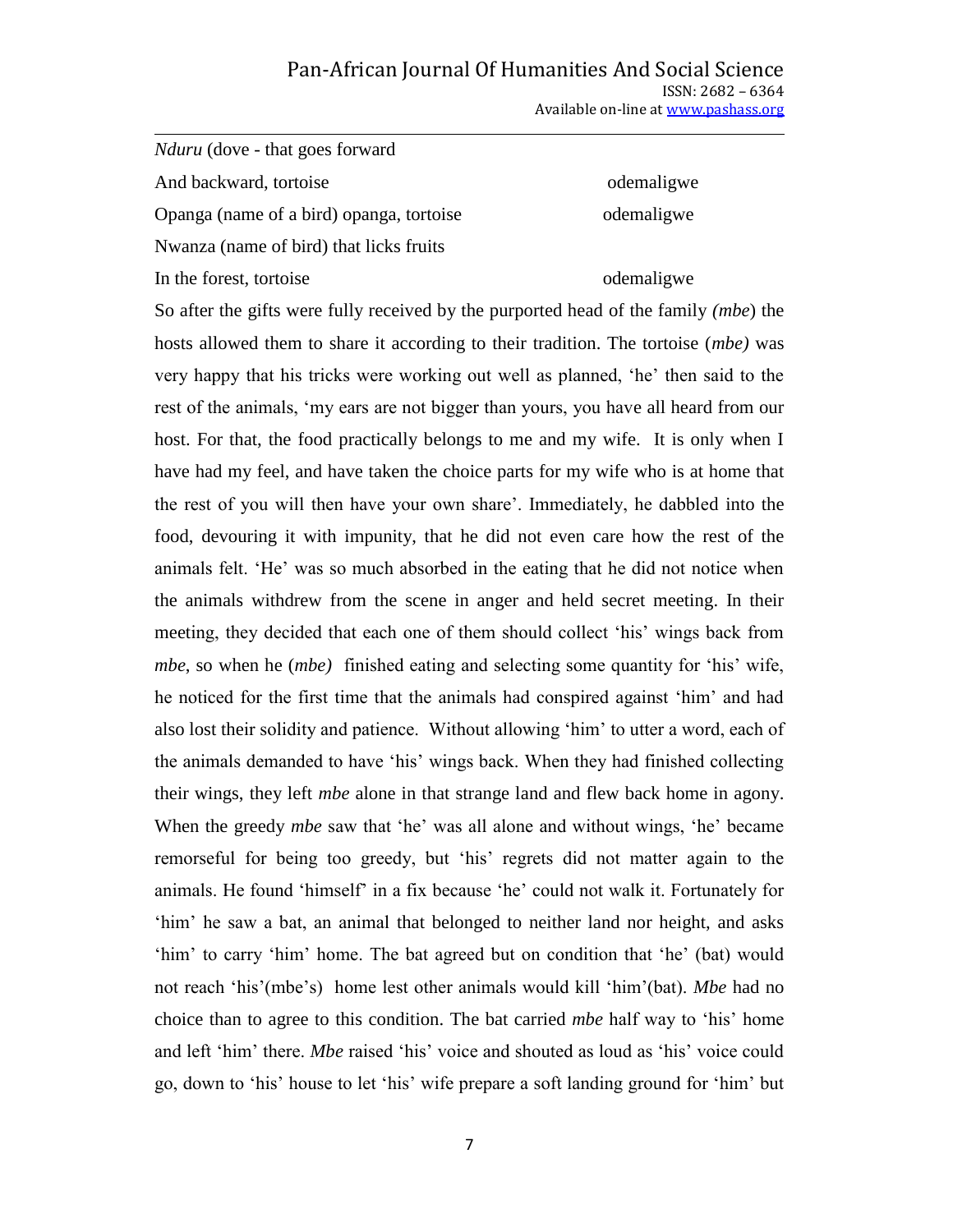due to distance, the wife was not able to interpret 'her' husband's message correctly instead, she filled the landing place with hard things such as stones, pieces of iron and so on. So when *mbe* finally landed on those objects, "his" body broke into pieces. This gave "him" serious injury. "His" wife had to invite a doctor to stitch the body together and that was why *mbe*"s body always appears segmented till today.

## **Lessons from the story: (for the children)**

Greed is bad There is always retribution for evil acts One good turn deserves another; Do not pay evil for good Tricks do not always pay, at time it brings disappointment.

There may be some other moral teachings that can be deduced from the above tale pending on the narrators" perception.

## **Tale: No. 2**

**Title: Anucha Nwa Aku Agwu (meaning-let wealth finish after your marriage) Theme – Jealousy is very bad.**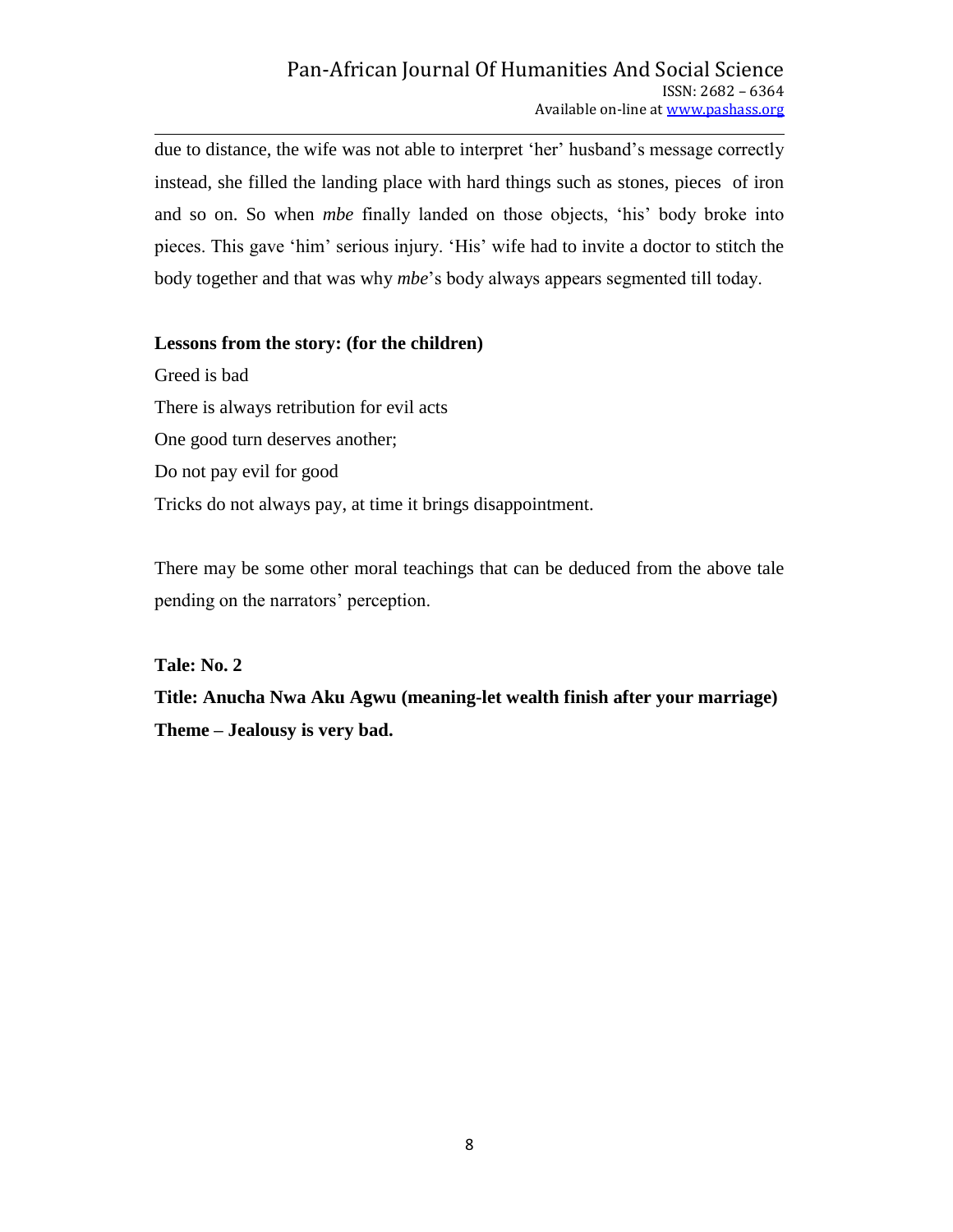

## Anuchaa nwa aku agwu

Anonymous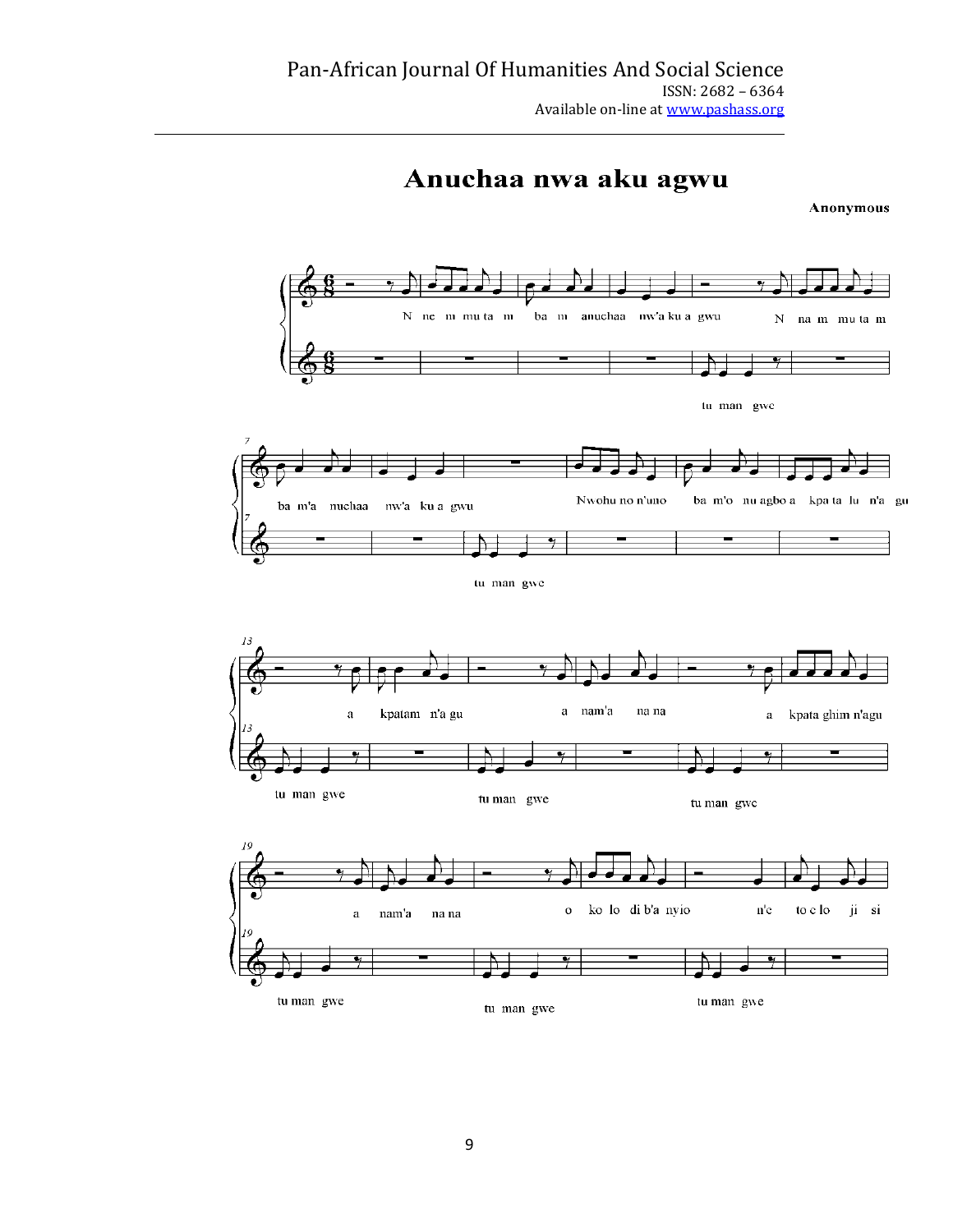

This is a story of a (female) child who was adopted by a childless woman from a particular plant leaf called "*Agbo*" this particular plant (*agbo*) grew in a particular forest and was capable of transforming into a human being. So this childless woman in a desperate intention to have a child of her own went and plucked this *agbo* leaf as was instructed by a medicine man. According to the instruction of the medicine man she was to hide the leaf in a special pot with a lid for a good number of days to allow the transformation process to complete. On the appointed time and hour, the leaf turned into a pretty baby girl. This child grew up and was much loved by her mother that she named her "Anuchaa nwa aku agwu". She said in her mind that any prospective suitor would lavish all his wealth on her. The girl became the envy of many maidens in their community especially her attendants. Unfortunately, one day her mother travelled and left her alone with her attendants who were too jealous of her beauty. Out of jealousy, they called her *"onu agbo akpatalu n agu*- meaning a tip of leaf plucked from the forest, because the mother had at one time disclosed to the maids the source of her child. When this pretty child heard this unkind aspersion from the maids, she immediately changed and disappeared back to the forest without even waiting for her mother to return. As she was disappearing, she sang the following song:

| Nnem muta m baa Anuchaa nwa aku agwu        | Tumangwe |
|---------------------------------------------|----------|
| Nnam muta m baa Anuchaa nwa aku agwu        | Tumangwe |
| Nwohu no n' uno kpoom onu agbo akpala n'agu | Tumangwe |
| Akpata m n'agu                              | Tumangwe |
| Anam ana-ana                                | Tumangwe |

10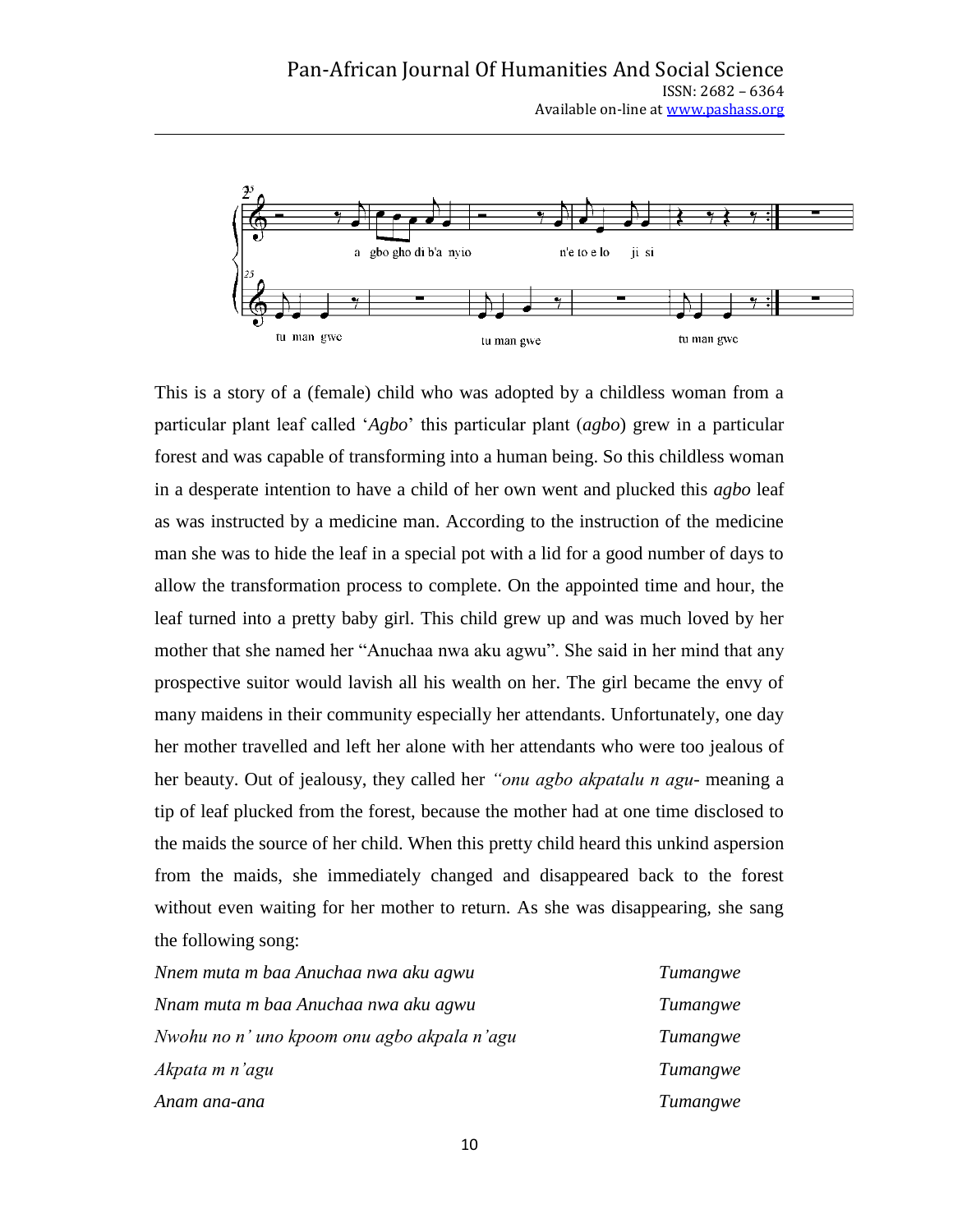## Pan-African Journal Of Humanities And Social Science ISSN: 2682 – 6364 Available on-line at www.pashass.org

| Akpataghi m n'agu  | Tumangwe |
|--------------------|----------|
| Anam ana-ana       | Tumangwe |
| Okolo di b'anyio   | Tumangwe |
| $N'$ eto elojisi   | Tumangwe |
| Agbogho di b'anyio | Tumangwe |
| $N'$ eto elojisi   | Tumangwe |

## **Translation:-**

| My mother begot me and named me Anuchaa nwa aku agwu-                         | Tumangwe |
|-------------------------------------------------------------------------------|----------|
| My father begot me and named me Anuchaa nwa aku agwu                          | Tumangwe |
| A slave in the house called me a tip of leaf plucked from the forest Tumangwe |          |

| If I were plucked from the forest     | Tumangwe |
|---------------------------------------|----------|
| I am going home                       | Tumangwe |
| If I were not plucked from the forest | Tumangwe |
| I am going home                       | Tumangwe |
| The young men in our place            | Tumangwe |
| Are blossoming tenderly               | Tumangwe |
| The young ladies in our place         | Tumangwe |
| Are blossoming tenderly               | Tumangwe |

## **Lessons from the story**

It is not good to be jealous

Jealousy is the root of hatred

It is not good to be too open at all times. One has to keep secret things secret for security purposes.

It is not equally good to be too desperate about things because they can easily disappoint.

It is good to wait on God for our blessings because God"s blessings never disappoint.etc.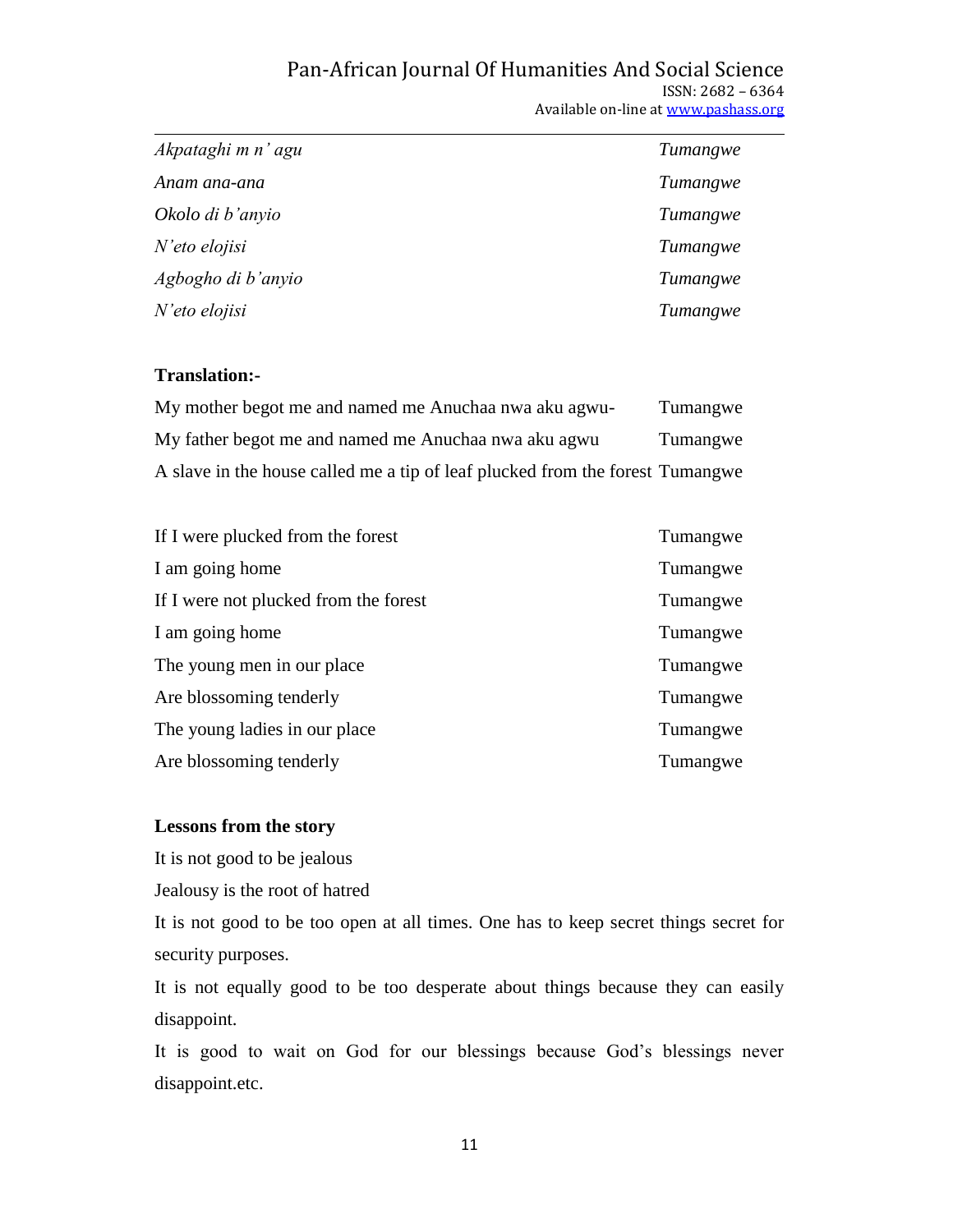These are few examples of folktales/songs that teach morals to children. When they are exposed to them early in life, before they become adults they are at home with those behaviours they should avoid and those they should uphold. In today"s governance, most of our leaders are too greedy that the moment they find themselves in the corridors of power, they become the tortoise in the story. Public fund and property automatically become their personal belongings. Those of them who can not keep secret become threats to the state's or nation's security. Some of them who are ruled by spirits of jealously and hatred eliminate their fellows in the offices. All the atrocities that are committed in government are perpetuated by leaders who have poor moral up bringing or whose moral up bringing had been leached or watered down by borrowed culture. A child who had a strong moral upbringing will hardly deviate from it even in adult age, for it is said in the Holy Bible, "Train up a child in the way he should go, and when he is old he will not depart from it" (proverbs 22:6).

### **Folksongs as Fundamental for Proper Human Development**

*Longman Dictionary of Contemporary English* generally defines development as "the process of gradually becoming bigger, better, stronger or more advanced". ( 428). Expressing it further, Okere in Asiegbu gave it more complex dimensions, according to him, development involves "a conscious effort, a common pursuit, a forward march towards higher values, towards refinement" ( Asiegbu 103). Marcuse in Okere as quoted by Asiegbu, also sees conscious development as " a humanizing process, characterized by the collective effort to preserve human life, pacify the struggle for existence or hold it down to controllable limits, secure a productive organization of society, develop the spiritual capabilities of man and minimize and sublimate aggression, brute force and misery "(103). H.U.C. Ogwudire, an educational psychologist, in his own perspective describes development as "increase in the ability of an individual to function properly at any age and in a given situation. As a person grows and matures over the years, he is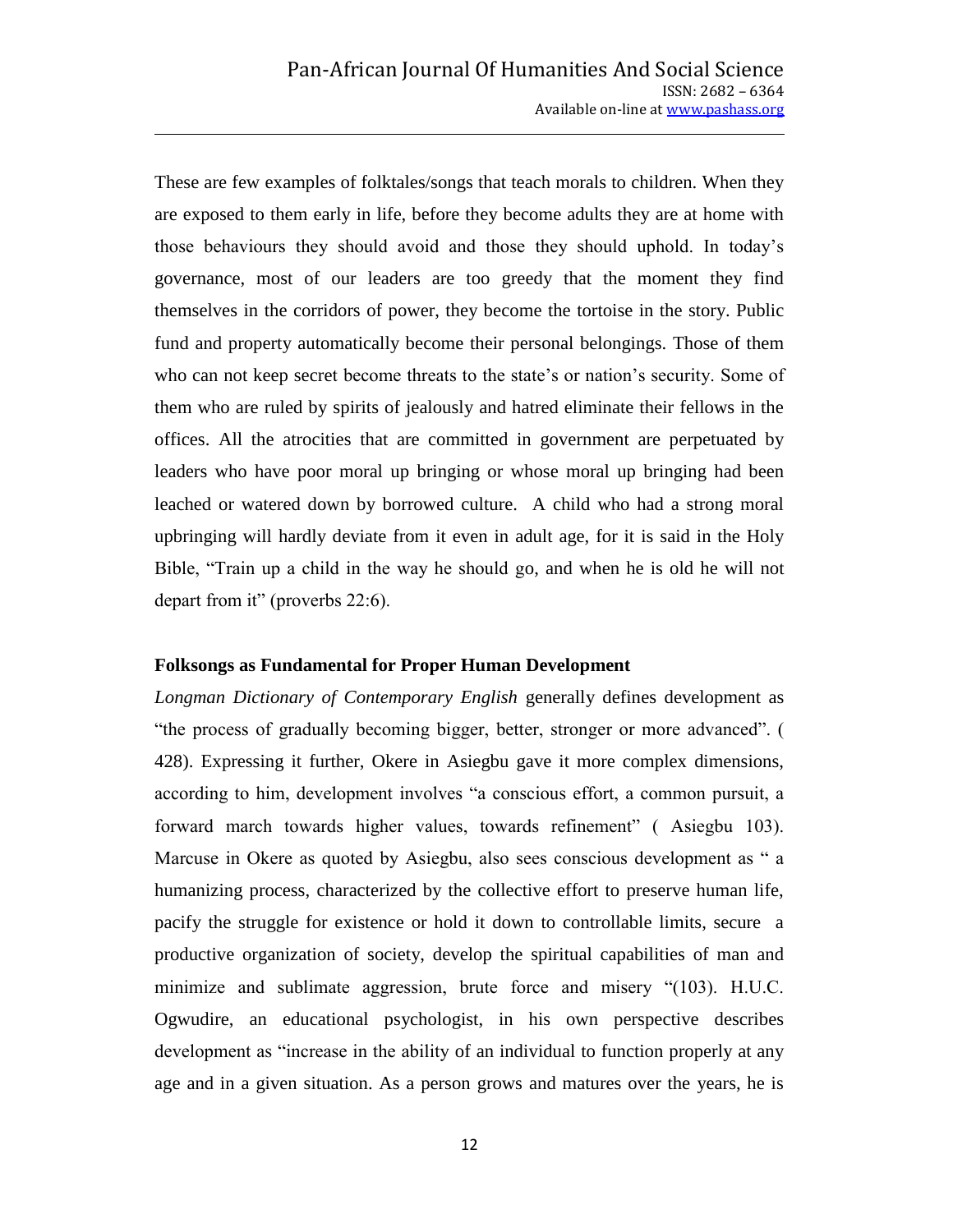expected to exhibit corresponding behaviours which should show more refinement and geared towards better adjustment and more effective solution to daily problems of life". (24) he adds that "development can be inferred from a person"s physical, intellectual, social, emotional and/or moral functioning." (24 Opinions expressed by different individuals above relate primarily to human development. Basically it implies the overall advancement of an individual in both physical, intellectual, emotional and moral dimensions. It also has to do with the level of maturity of a person. This growth or development in an individual does not happen abruptly rather it takes a gradual process and during each period a lot of actions take place to modify the expected behavioural changes that occur at that stage of development. This is where cultural orientation and induction becomes inevitable for the overall development of children. The essence is to reinforce desirable behaviours and eliminate or control undesirable conducts. Folksongs and folktales are considered the most essential constituents of culture which children need to be exposed to in order to achieve a desired goal since "an improved quality of life does not come about overnight", (Asiegbu, 103) it requires a gradual induction of the tenets that link the society together. Without such knowledge, an individual may not live or contribute meaningfully to the society where he belongs. The level of cultural acquisition of an individual is translatable or directly proportional to the way he sees, behaves, reacts, handles, reasons, controls, manages or interprets situations. Having said earlier that such development cut across individual"s physical, intellectual, emotional, social and moral dispositions, it therefore solidifies or rather makes an individual invulnerable to the vices and challenges of later life. Human development that is devoid of solid cultural background is faulty and should never be encouraged.

### **Impact of Folksongs at Different Stages of Development**

The stages under discourse cover a period from conception to early adolescence. Although each stage has its own associated musical activity, some stages are more challenging, more active, and more vibrant than others. However, the period is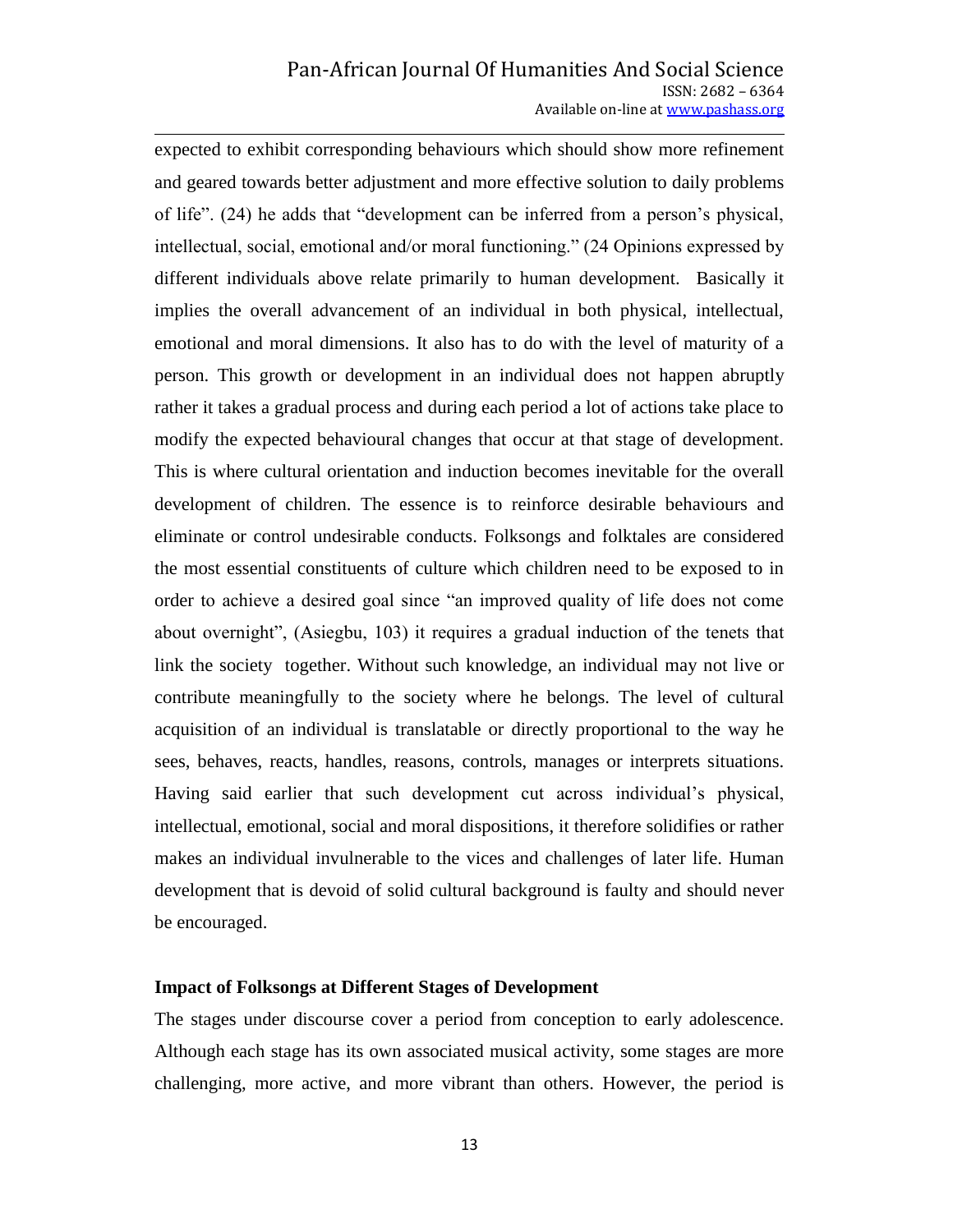### Pan-African Journal Of Humanities And Social Science ISSN: 2682 – 6364 Available on-line at www.pashass.org

marked by active involvement of the parents, nurse maids and at a later stage the peer groups. All these agents of socialization combine to impart in a child the necessary environmental stimulations that enable him galvanize as well as adjust himself properly in the society. At foetal stage, the impulses or the stimuli get to the child as the mother engages in a number of musical activities precisely, during domestic activities. (Agu, 50a, Ibekwe, 53). When a child is born, up to the weaning stage, folksongs from the mother and nurse maid constitute the initial or fundamental environmental contact he is exposed to. Though a passive listener at this stage, the songs no doubt, generate some effects on the child, either to make him stop crying or to lull him to sleep. After weaning stage, comes a more challenging period in the child"s development. At this period, the child becomes more active and able to respond and participate in a number of musical activities. Folksongs rendered at this stage are more meaningful, didactic, educative and instructive. It is the period of inculcating into the child the right attitude to life, the period when the norms and values of society begin to pave way into the child"s sub consciousness. This is the time when the moral concept of the child is enhanced so that he grows up a morally sound individual. A morally sound person can never be a defiance/deviant, he knows his civic responsibilities and acts accordingly in respect to principles/rule of law. Bad governance is attributed to people with moral deficiency. Therefore folksongs in combination with folktales carry all the necessary instructions that will help a developing child to be a good citizen. Generally, it is a common thing among Africans not only Nigerians to use folklores/folktales, stories and folksongs as media of instruction for young children. Agu infers that "usually after supper, children gather together, especially at the time of full moon, to listen to and participate in folktale stories and songs…children learn through listening, observation, imitating and participating, by the time they attain the age of six, they already know many songs through active participation" ( 50). Undoubtedly, knowledge gained through this medium lasts throughout life. Idamoyibo rightly observes, "that knowledge gained through music (folktales, stories and folksongs) stays in memory for so long, often till life terminates. Not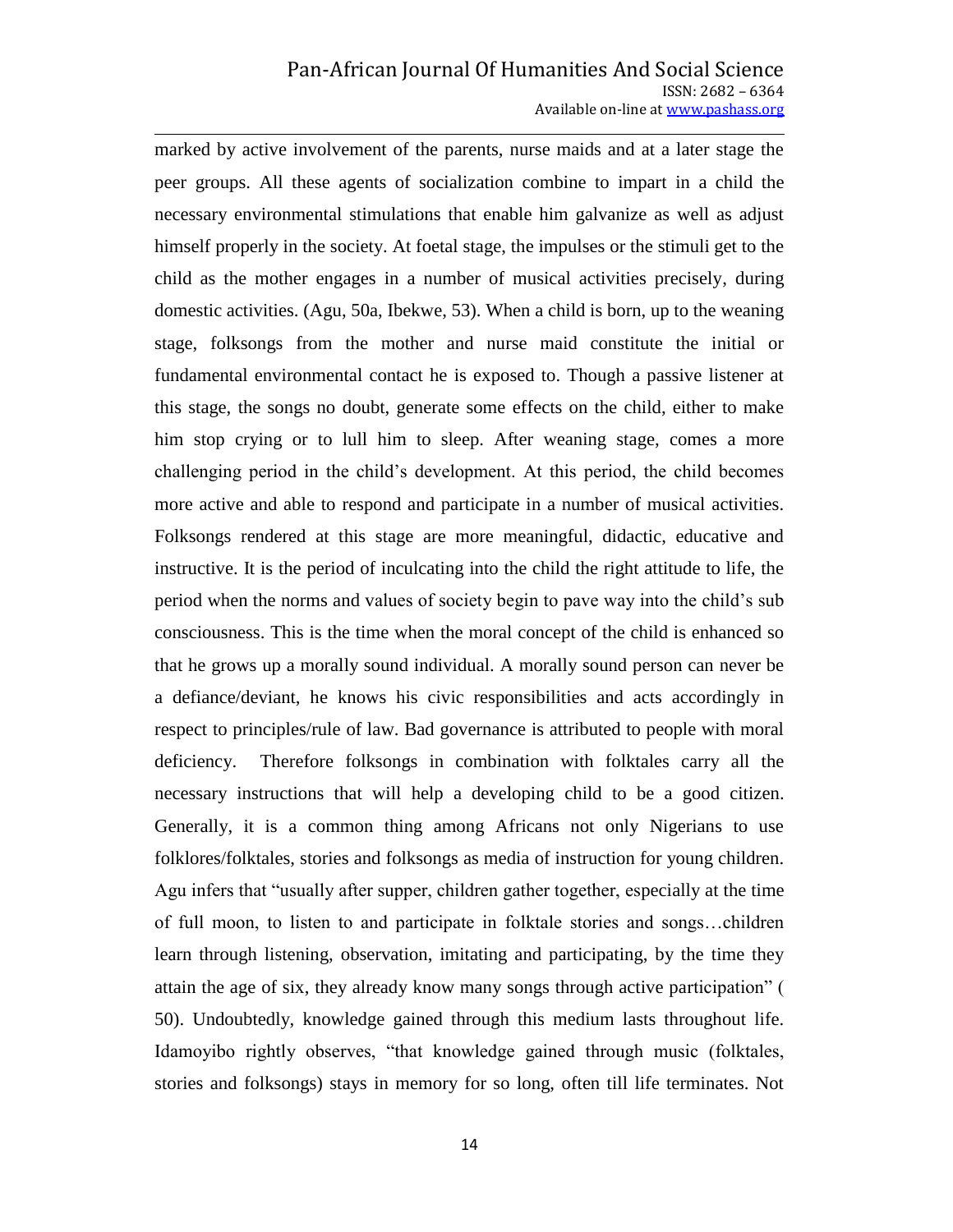only does it stay through man"s longevity, nor function as an aid to memory –recall, but that it provides every needed information contained in its organization in sequential order when recalled". (86).

With the above assertion, it becomes pertinent that children are exposed early to musical activities (folksongs) to ensure healthy moral growth/development. From this stage of early childhood, they enter into more vibrant and more vigorous stage called game period. This period is packed with serious activities. In addition to folk stories and songs, they also engage in singing games and dance which enhance physical development. Nwegbu underscores the indispensability of music in physical education which is expressed in form of "singing games, folk dancing and social dances" ( 11-12) All these physical activities help the child to be physically fit. Obviously, a child who develops in strength, agility, flexibility, control, courage, balance and determination through active participation in musical activities has relatively geared towards self actualization (Ibekwe .55). A child that has sound physical development, and sound personality construct easily overcomes stress and undue complex that normally follow developmental crises.

### **Governance and the Implications of Folksongs**

To govern means, "to officially and legally control a country and make all the decisions about taxes, laws, public services etc" (*Longman Dictionary of contemporary English*, p. 703) The question is, who makes and executes these decisions other than human beings? The answer is direct and straight forward because no animate creature/organism exists that is more superior to man. Therefore man is a propelling factor in the act of governance. Another question is, of what stuff are the people that make up the government? Are they individuals with solid cultural orientation? Or those that are white washed, leached and brought up under the influence of borrowed/alien culture? Good or bad governance depends largely on the quality of people that constitute the government. Africa has her own system of governance quite different from European. Her traditional systems of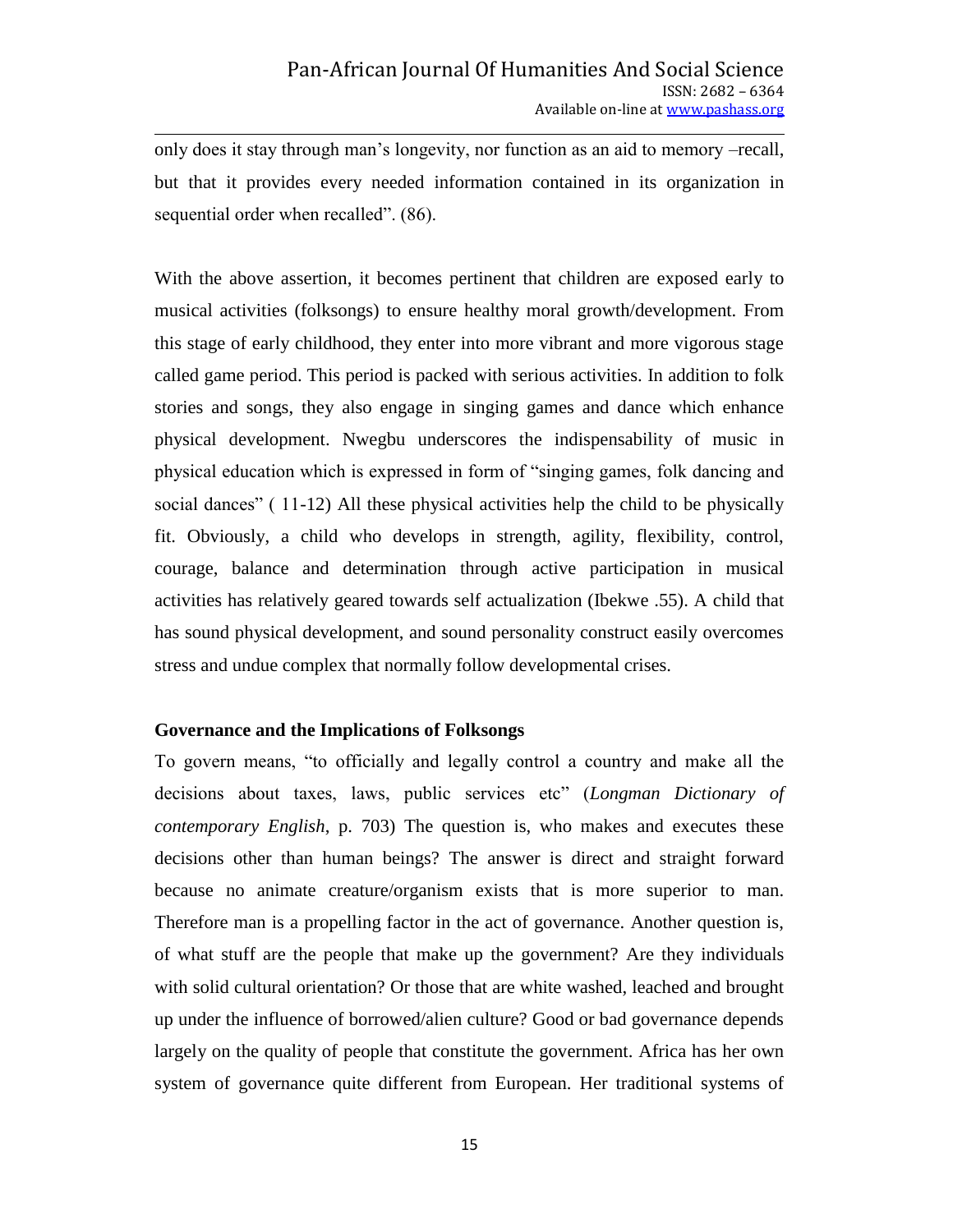administration stems from grassroots, for instance, in Igbo land, it starts from Umunna (Kindred), village (Ogbe) to town (Obodo) level, and it is only men of integrity, honour and those who know the laws, values, beliefs and traditions of the land that are chosen as representatives. Therefore, "In shaping their political administration, Igbo people took note of the rule of law which has provisions for the executive, legislative and judicial powers, even though they were not aware of the European and American systems of modern governance at the time of developing their system". (Okodo, 373).

It is therefore inimical and devoid of truth to regard Africa or any ethnic group within Africa as not having solid government before the colonial imperialism. The obvious was that the Europeans in their quest for materialism, colonization and other selfish interests subdued or intimidated Africa and introduced their own system of government, which Ike calls "Western epileptic values". (57) and the result was serious cultural abrasion. In bitter expression on how to recover the already lost values, Ike asked this rhetoric question, "what shall we do to revamp those aspects of our culture that made for chastity, purity, love, honesty and unity?, which we have thrown away because the white-man who did the thinking for us could not, or did not want to know their cultural and moral imports for the over all development of the individual and society in which we live (93).

In addition to foreign system of government, the introduction of technology and other modern ways of life have made traditional practices appear too remote and its practitioners primitive, fossilized and uncivilized. This becomes a very big set back to the country"s dream of good governance because the people that will make it realizable are those infested or brought up in this so-called insensitive borrowed culture where crimes and lawlessness are crowned or given face lift in the law court while justice is denied to the just with such clause as "lack of merit" or "evidence" before the court" the reason is that the people in governance are morally deficient due to the gross negligence of traditional lore that teaches morals. There is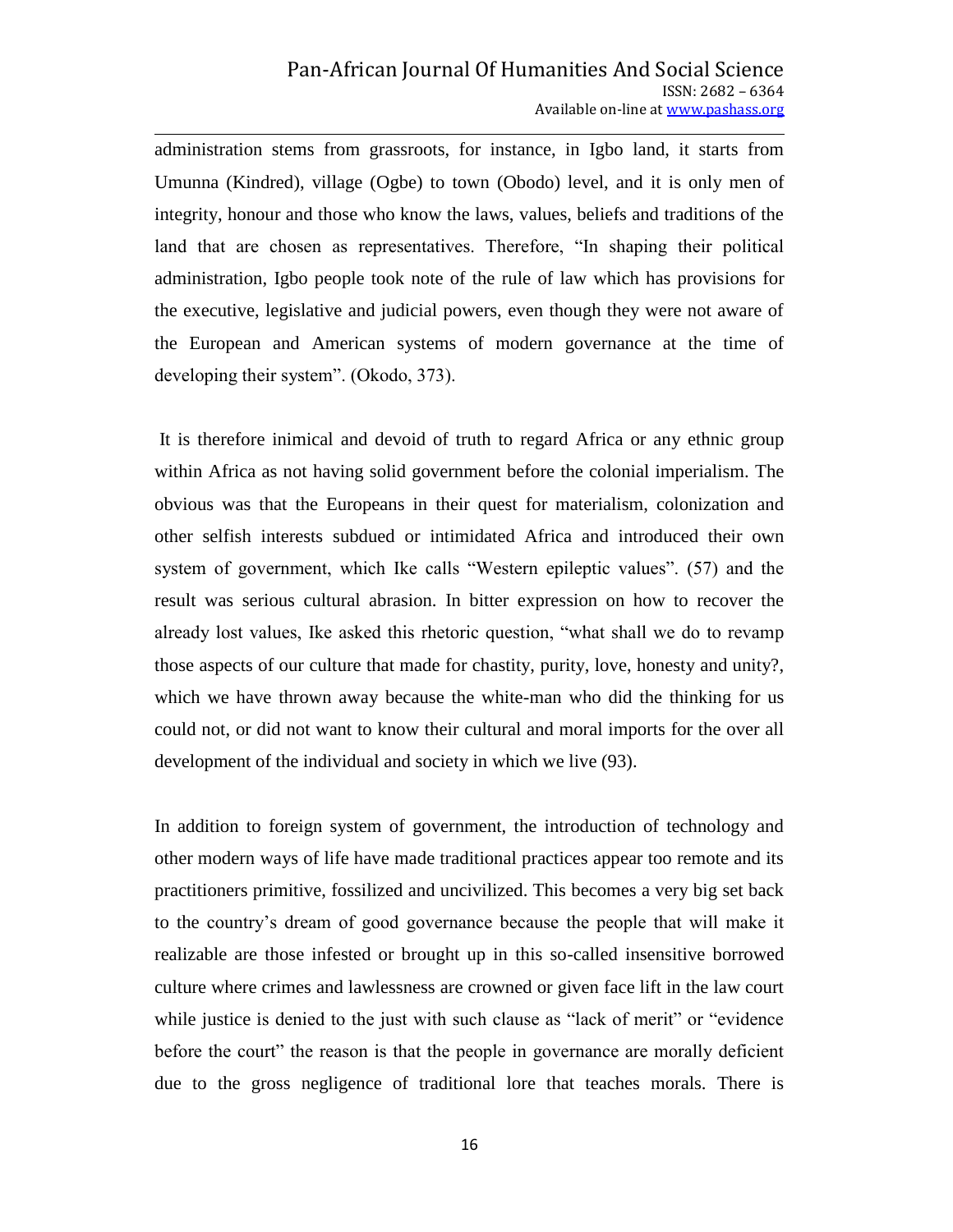corruption in every sector of government, from federal down to ward level. People no longer rely on judiciary for justice because justice normally eludes the poor and goes to the highest bidder. Other arms of government are not exonerated form the ills. Citing an example with Anambra State impeachment Saga of 2007, occasioned by Chris Uba, Ezeanya decries, "The Anambra State crisis is just a sample of what obtained almost in all the states of the federation, showing how corruption has eaten deeply into the fabrics of the country and cutting across both people in government and other gladiators that ally with them from various parts of the society". ( 192).

All these happen because people are no more guided by sound moral justification both in offices and in the execution of civic duties. At elections, people are disenfranchised to vote candidates of their choice as a result wrong candidates are foisted on people. In most cases, security and law enforcement agents are bribed to aid and abet election malpractices. Thuggery and looting of government treasuring are all the outcome of operating in an atmosphere of insecurity and moral decadence. Lack of jobs and nonpayment of worker's salary have remained a cankerworm in our present day governance. How can a government that is self imposed against mass opinion render good services to people?, or how does a government contracted out through god fatherism give good account of quality stewardship or leadership?, it is impossible!, instead they find a way to cover and perpetuate their corrupt practices. Ezeanya, laments that, "the level of executive corruption in Nigeria makes the executive to use the immunity clauses as a watershed in deepening themselves in corrupt activities with impurity, and when their tenure of office is about to expire they also corruptly force on the electorate the candidates that would not probe them. In this way the electoral process is bastardized too". (190) The root/ cause of all these ills is that one can not give what one does not have. A person that is morally bankrupt can not dispense justice or judge adequately when need arises. He appears too insensitive to people"s plight. The implication is that, for a country to enjoy good governance she should go back to her root and train her citizens on those values that help in shaping, moulding and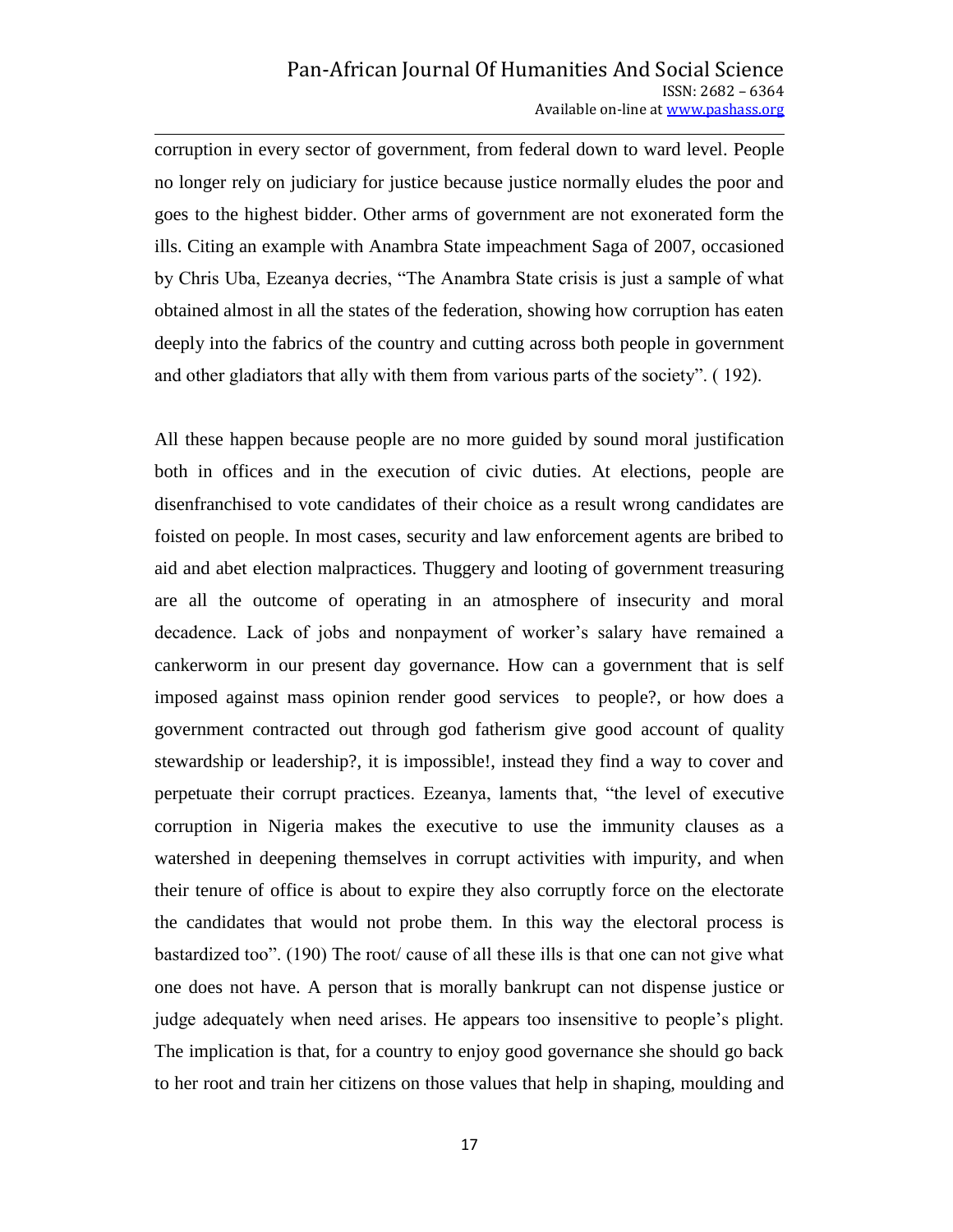developing sound individuals who would render good services to the people when in authority.

However, it would not be out of place to observe that there are areas where western intrusion brought relief, sanity and freedom to those under the outrageous enslavement of African tradition visa-a-vis man inhumanity to man. This follows Asiegbu"s observation that,

> It is erroneous to argue the view that all dimensions of African culture are of paramount importance. There are dimensions of African culture that are negative. The glaring contradictions of some aspects of African Traditional Religion (ATR) continue to amaze. The Earth goddess in Igbo land, for instance, in some cases, ordered human sacrifice to requite some communal wrong doings.  $(104)$ .

Therefore, the fact that this paper advocates for the inculcation of cultural values on our young people does not imply, taking everything hook-line and sinker. It is only the positive values that are to be engendered as they are the springboard to good governance and viable society.

## **Conclusion:**

From the discussion so far made, this paper attributes all the ills, mismanagement and misappropriation that bedevil this nation"s governance to negligence to good moral orientation. Here folksongs and their accompanying tales serve as inevitable tools toward achieving good governance. The paper suggests that people should go back to their roots if they are looking for a nation where fairness, equity and justice hold sway. A nation that is dominated by people that are morally bankrupt will automatically breed a whole gamut of thieves, thugs, embezzlers, murderers, assassins, abductors, riggers, drug-addicts, militants and brigands and so on. However, the paper does not totally condemn modernity, but its application should not spell doom to the nation"s moral concepts. The positive cultural practices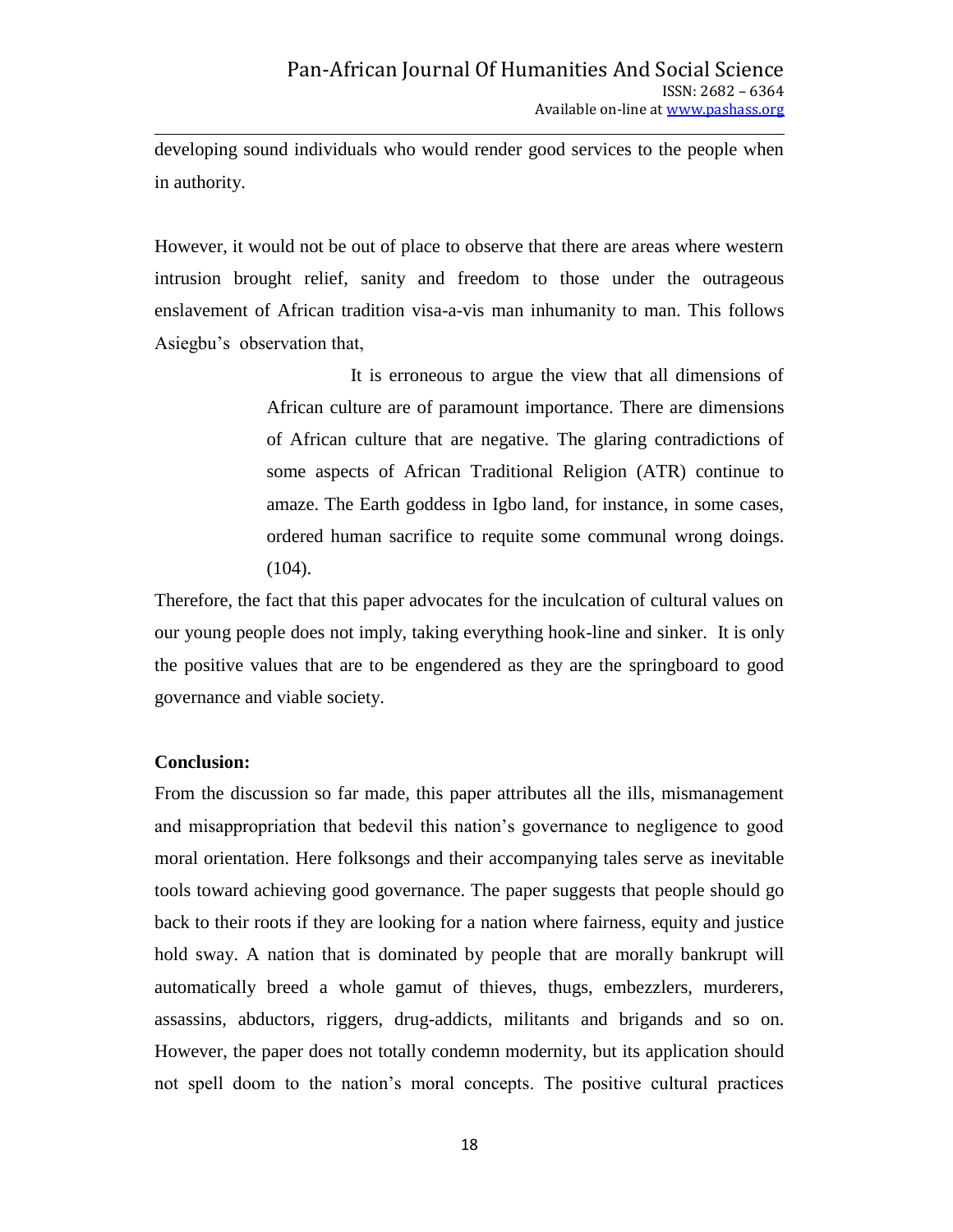should still be maintained or given their pride of place in the scheme of things. It is a struggle in the right direction for culture owners to guard against any devastating intrusion into her traditional values to avoid its associated consequences.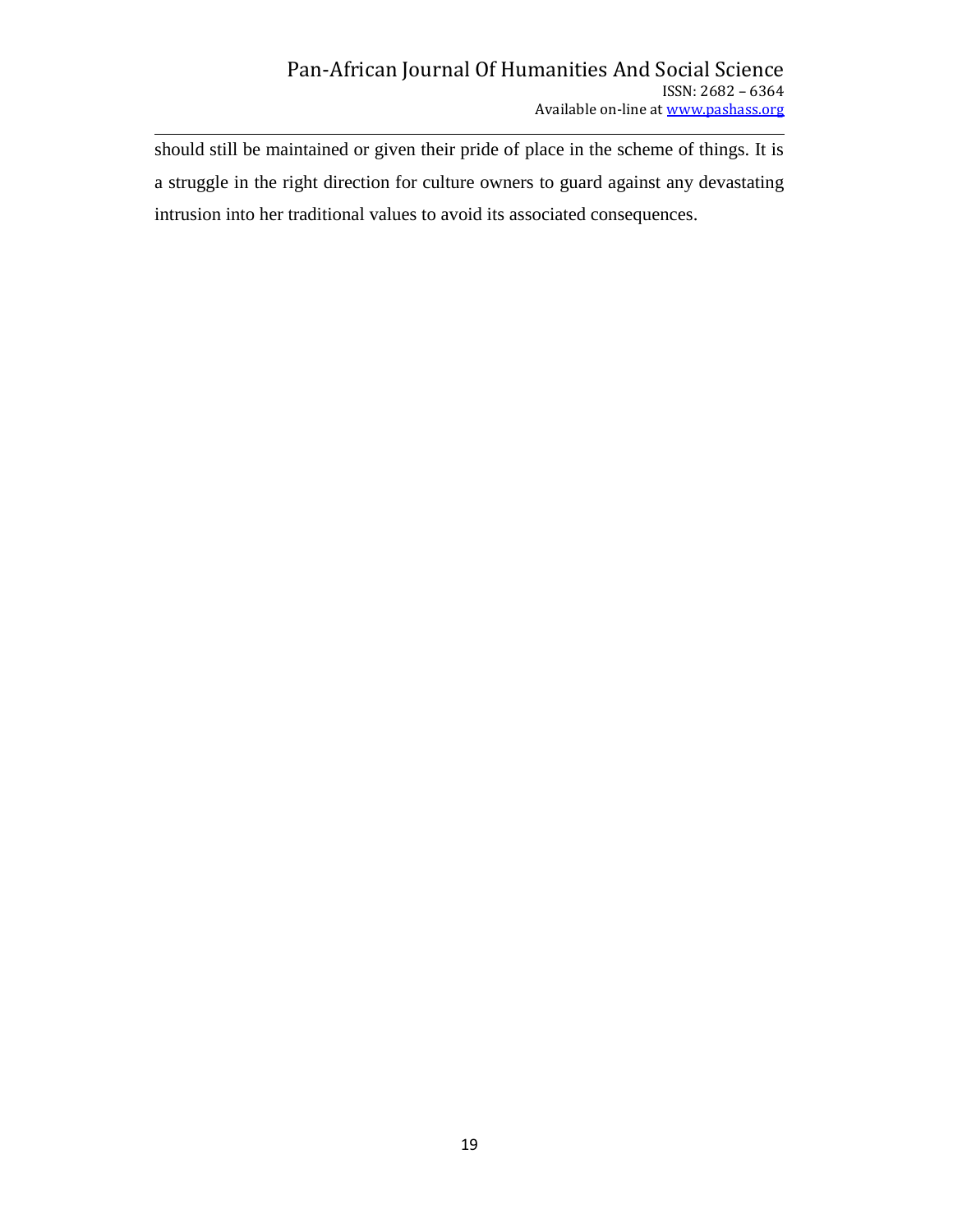### **References**

- Agu, D.C.C. The Influence of Technology on Music Creativity and Performance in present day Nigeria. *The Humanities in contemporary Nigerian Education.*Ed. Joseph E. Nnadi A Publication of the College of Educations Eha-Amufu. 1984.
- Agu, D.C.C. Traditional African Music. Contributions to Contemporary Music Creation and Performance Techniques.*Humanities and All of us.* Ed. Emeka Oguegbu Onitsha. Watch Word Publication 1990a.
- Agu, D.C.C. The Primacy of Music in Igbo Traditional Religious.*Sociophilosophical Perspective of African Traditional Religion.*Ed. Emma Ekpunobi and Ifeanyi Ezeaku Enugu: New Age Publishers. 1990
- Asiegbu, M.F. Philosophy and Sustainable Development.*Humanities and Sustainable Development.*Eds. A.B.C. Chiegboka, T.C. Utoh-Ezeajugh and M.S. Ogene Nimo; Rex Charles and Patrick Ltd. 2001.
- Ezeanya, P.O. Socio-Religious Revival: The Challenges of Good Governance in Nigeria. *The Humanities and Nigeria's Democratic Experience.* Eds. A.B.C. Chiegboka, C.E. Nwadigwe and E.C. Umezinwa. Nimo: Rex Charles and Patrick Ltd. 2009.
- Ibekwe, E.U. Traditional Music Education and National Development: The Igbo Child Experience. *AJOMAH Alvan Journal of Music and Humanities* 1, 111, (2009) 53-62.
- Ibekwe, E.U. Cultural Education and Global Challenges for Music Educators *The Humanities and Globalization in the Third Millennium.* Eds. A.B.C Chiegboka, T.C. Utoh Ezeajugh and G.I. Udechukwu Nimo Rex Charles and Patrick Ltd.
- Idamoyibo, I.O. Interaction Between Music and Culture in Relations to Human Development in Nigeria. *Nigerian Music Review. Department of Music*, Obafemi Awolowo. University, Ile Ife.4 (2003).82-92.
- Ike, C.O. *Footprints of a Sage.* Eds R.U. Uziezie and C.C. Iloduba . Onitsha: Guck systems  $l$  Int'l 2009.